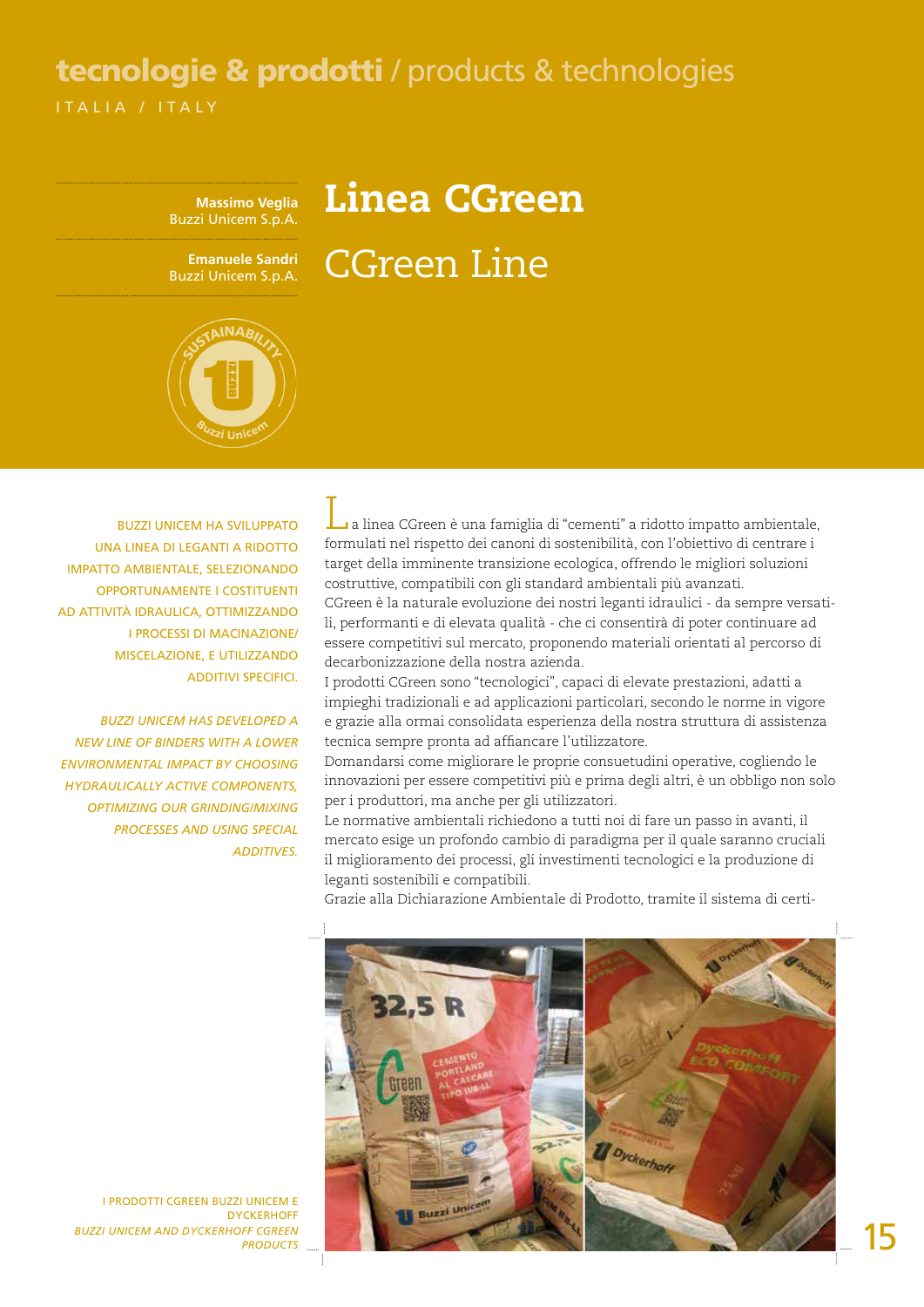ficazione EPD, si ottiene un flusso di informazioni e di dati certi, con puntuale misura delle prestazioni ambientali legate all'intero ciclo di vita dei prodotti.

Secondo il Global Warming Potential (indicatore dell'impatto di un gas sull'effetto serra), i leganti della famiglia CGreen si presentano sul mercato con una classificazione dedicata.

I criteri di suddivisione della nuova linea sono dunque basati sull'impronta carbonica (carbon footprint) di tutto il processo di filiera, secondo i canoni del Life Cycle Assessment (LCA).

Ogni prodotto inoltre, indipendentemente dall'appartenenza o meno alla linea CGreen, d'ora in avanti, riporterà il proprio contenuto di "materiale riciclato", utile a contribuire al raggiungimento degli obiettivi previsti dagli indici di circolarità dei calcestruzzi confezionati, e, più in generale, dalle applicazioni costruttive che si possono sviluppare con i nostri leganti.

## CGreen legacy: sinergia tra cemento e calcestruzzo

Siamo consapevoli di quanto sia sempre più importante valutare gli effetti ambientali dei propri prodotti lungo l'intero ciclo di vita delle costruzioni, per incentivare la progettazione di soluzioni edilizie a ridotto impatto, attraverso l'impiego di materiali sempre più rispettosi dell'ambiente.

In azienda, la sinergia tra cemento e calcestruzzo si traduce nella condivisione dei valori operativi, ispirati ad una filiera controllata e tracciata, permettendo di allineare le esigenze dei due settori, a completa garanzia dei clienti finali.

Attraverso lo schema di certificazione di filiera responsabile CSC (Concrete Sustainability Council), Buzzi Unicem e Unical intendono garantire il completo controllo della catena di fornitura per gli impianti di calcestruzzo preconfezionato, dichiarando gli impatti economici, sociali e ambientali del prodotto attraverso l'intero processo industriale, dalla catena di fornitura delle materie prime alla produzione vera e propria (cave, stabilimento, centrale di beto-16 prime alla produzione vera e propria il raggiungimento dei severi requisiti pre più esigenti ed attenti alla vita<br>(cave, stabilimento, centrale di beto- di sostenibilità, necessari per nuove utile delle opere.



CRITERI PER LA DEFINIZIONE DELLA LINEA CGREEN (VALORI IN KG DI CO<sub>2</sub> PER TON/PRODOTTO) *DEFINITION CRITERIA FOR THE CGREEN LINE (VALUES IN KG OF CO2 PER TON/PRODUCT)*



Criteri per l'identificazione della percentuale di contenuto di riciclato dei nostri cementi / *Criteria for identifying the percentage of recycled content in our cements*

naggio). La certificazione CSC richiede un elevato impegno per garantire il raggiungimento dei severi requisiti opere innovative così come richiesto da progettisti e direzioni lavori sem-